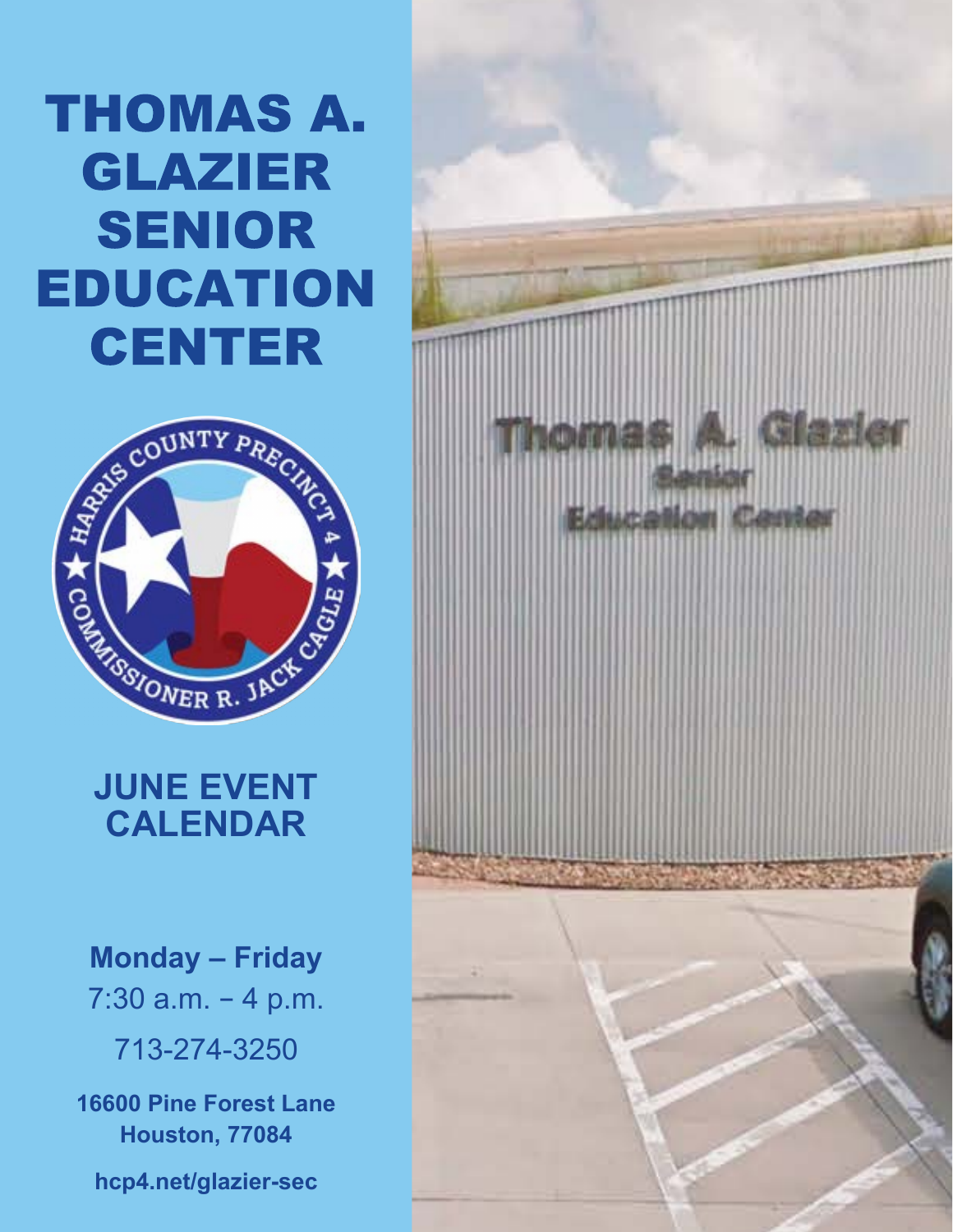# MONDAY

7:30 a.m. – 8 a.m. – Walkercise: Walk Away the Pounds Video 8 a.m. – 9 a.m. – Latin Dancing with Hillary 9 a.m. – 10 a.m. – Community Garden 9 a.m. – 10 a.m. – Senior Boot Camp: "Fitness is Ageless" 10 a.m. – 11 a.m. – The Breakfast Klub 10:15 a.m. – 11:15 a.m. – Ballet Bar Class 11:30 a.m. – 12:30 p.m. – Line Dancing with Mary Lou 1 p.m. – 2 p.m. – Yoga and Pilates Combo 1 p.m. – 2 p.m. – Russian Language Meet-Up 1 p.m. – 3 p.m. – Crochet Meet-Up 1 p.m. – 3:30 p.m. – Table Tennis Meet-Up 2:30 p.m. – 3:30 p.m. – Classical Stretch Workout Video 2:30 p.m. – 3:30 p.m. – Chair Volleyball

# WEDNESDAY

7:30 a.m. – 8 a.m. – Walkercise: Walk Away the Pounds Video 8 a.m. – 9 a.m. – Dancing with Marissa 9 a.m. – 10 a.m. – Modern Line Dancing with Bert 10:15 a.m. – 11:15 a.m. – Inspiring Movement/Gyrokenesis 10:30 a.m. – 11:30 a.m. – Laughter Yoga 11:30 a.m. – 12:30 p.m. – Latin Dancing with **Hillary** 1 p.m. – 3:30 p.m. – Table Tennis Meet-Up 1 p.m. – 3 p.m. – Would-Be Writers Workshop

2:30 p.m. – 3:30 p.m. – Classical Stretch Workout Video



Voted Best Senior Center 3 years in a row!

# TUESDAY

7:30 a.m. – 8 a.m. – Walkercise: Walk Away the Pounds Video 8 a.m. – 9 a.m. – Dancing with Marissa 9 a.m. – 9:30 a.m. – Guided Meditation 9:30 a.m. – 10:30 a.m.– Inspiring Movement/Gyrokinesis 10 a.m. – 11 a.m. – Spanish Conversation 10:45 a.m. – 11:45 a.m. – Yoga for Strength, Flexibility, and Balance 10 a.m. – noon – Intermediate Watercolor Meet-Up Noon – 1 p.m. – Current Event Club with Jackie 1 p.m. – 2 p.m. – Glazier Choir

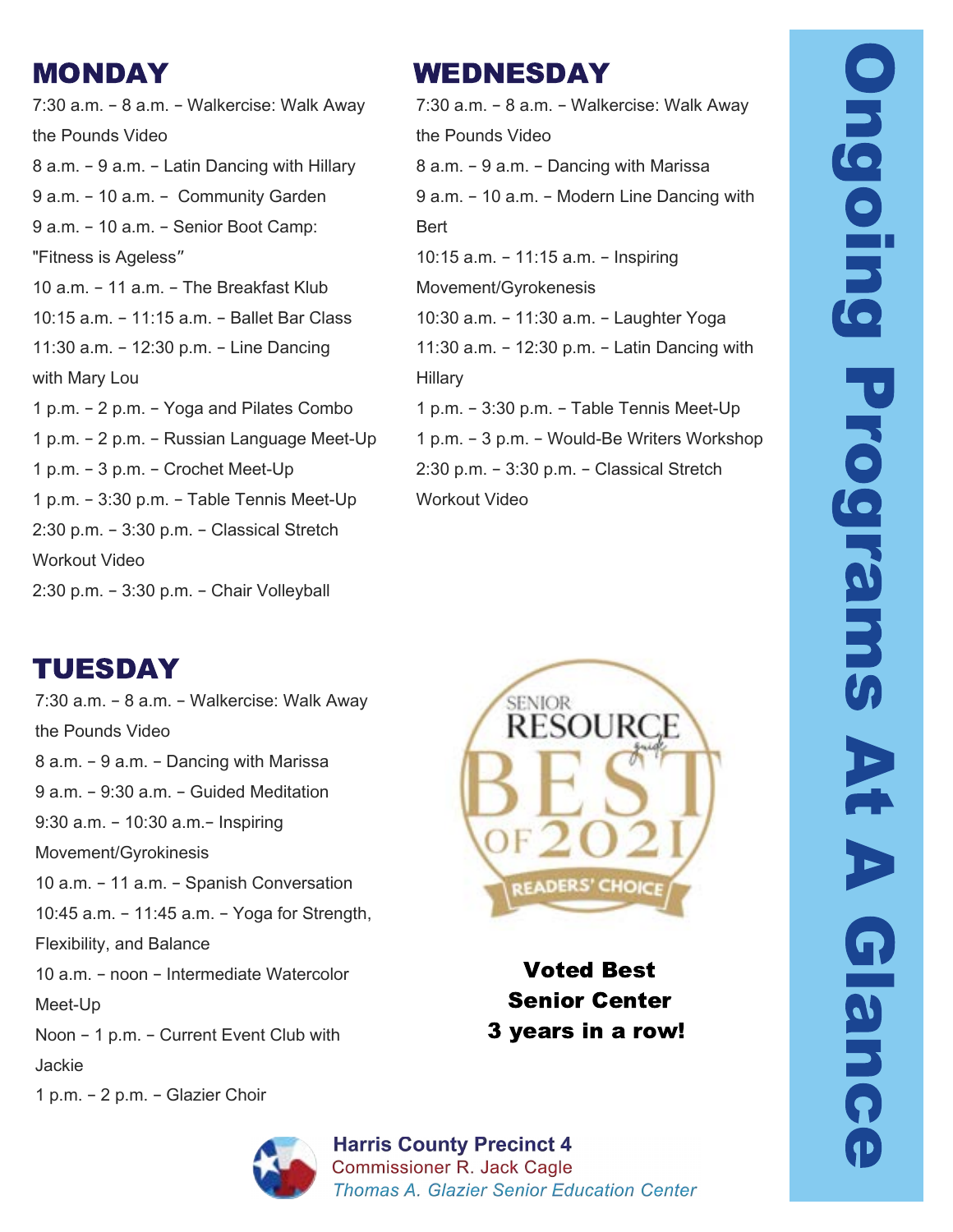# THURSDAY

7:30 a.m. – 8 a.m. – Walkercise: Walk Away the Pounds Video 8 a.m. – 9 a.m. – Dancing with Marissa 9 a.m. – 10 a.m. – Senior Boot Camp: "Fitness is Ageless" 10 a.m. – 11 a.m. – Spanish Conversation 1 p.m. – 3 p.m. – Women's Writing Workshop



# FRIDAY

7:30 a.m. – 8 a.m. – Walkercise: Walk Away the Pounds Video 8 a.m. – 9 a.m. – Bollywood Dancing with Simi 9 a.m. – 9:30 a.m. – Meditation for Relaxation 9 a.m. – 10 a.m. – Senior Boot Camp: "Fitness is Ageless" 9:30 a.m. – 10:30 a.m. – Spanish Club with Edgar 9:30 a.m. – noon – Ukulele Super Jam with Rick 10:15 a.m. – 11:15 a.m. – Inspiring Movement/Gyrokinesis 11:30 a.m. – 12:30 p.m. – Latin Dancing with Hillary 1 p.m. – 2 p.m. – Yoga for Strength, Flexibility, and Balance 1 p.m. – 3:30 p.m. – Table Tennis Meet-Up 1 p.m. – 3 p.m. – Chess Club Meet-Up 2:15 p.m. – 3:15 p.m. – Chair Dance with Marissa 2:30 p.m. – 3:30 p.m.– Classical Stretch Workout Video

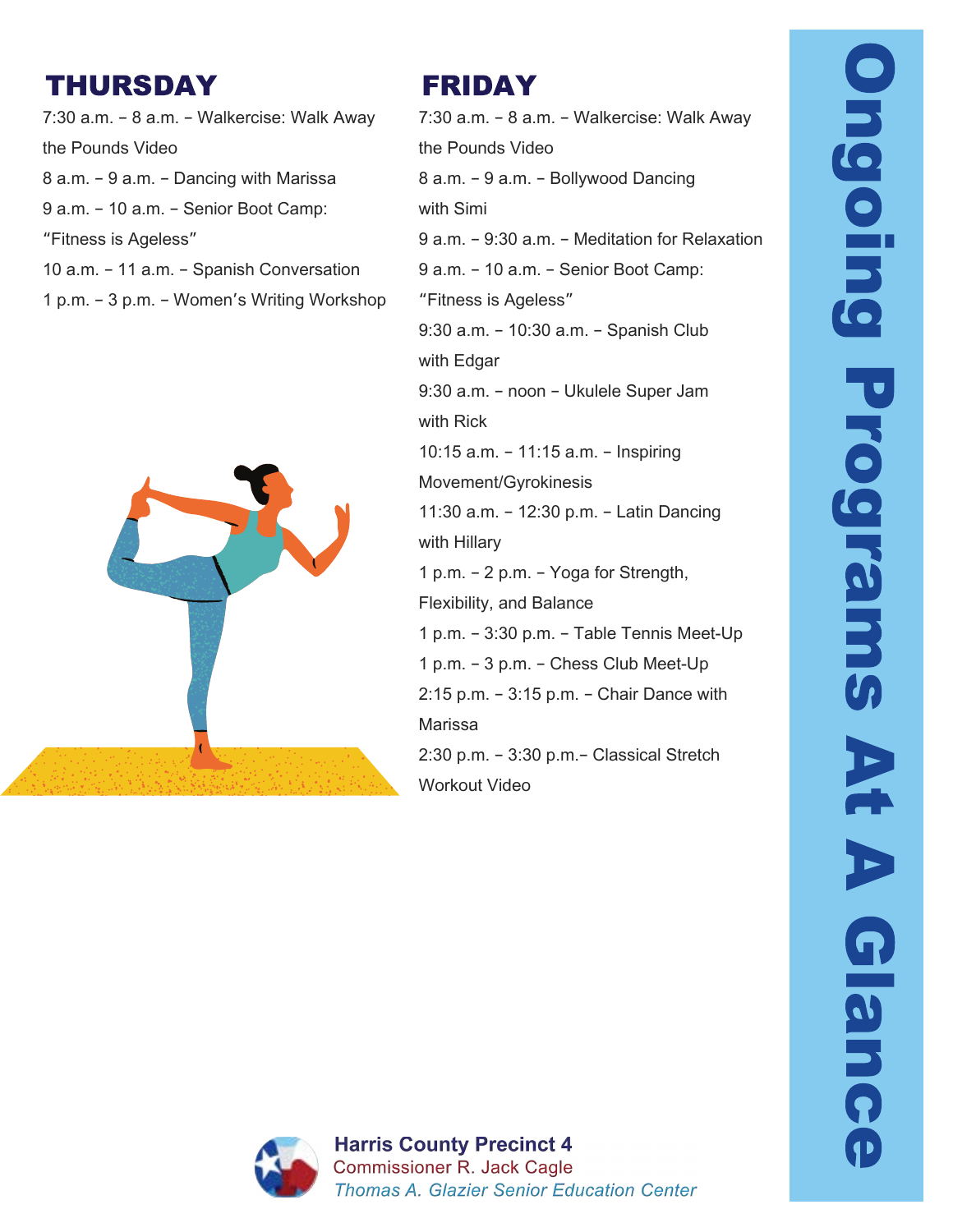### **WALKERCISE: WALK AWAY THE POUNDS VIDEO**

#### **Monday – Friday, from 7:30 a.m. – 8 a.m.**

 Get fit quickly with America**'**s #1 walking system. Walk Away the Pounds gives you a powerful and energizing workout while building strength, endurance, and flexibility. Enjoy power-packed cardio, followed by a targeted, body-toning routine, and a series of yoga-like stretching moves that will leave you feeling both challenged and renewed.

### **LATIN DANCING WITH HILLARY**

#### **Mondays, from 8 a.m. – 9 a.m.**

#### **Wednesdays and Fridays, from 11:30 a.m. – 12:30 p.m.**

 This class is a mixture of low- and high-intensity workout moves for a dance fitness party set to a variety of Latin music for a total-body workout.

### **GLAZIER COMMUNITY GARDEN**

#### **Mondays, from 9 a.m. – 10 a.m.**

 The garden features raised beds and is wheelchair accessible so seniors of all levels of physical ability can participate. All produce grown is organic, and of course, pesticides are not used. If you participate in the planning, weeding, watering, and other weekly garden tasks, you may also reap the goodness of the local, fresh, and organic harvest.

# **SENIOR BOOT CAMP "FITNESS IS AGELESS"**

#### **Mondays, Thursdays, and Fridays, from 9 a.m. – 10 a.m.**

 This class provides a fun and engaging total body workout sessions for all fitness levels, focusing on strength, muscle building, and improved stamina. For more details, call 713-274- 3250.

### **THE BREAKFAST KLUB**

#### **Mondays, from 10 a.m. – 11 a.m.**

 Begin your morning with great conversation, new friends, and a light breakfast. Please bring your own breakfast, such as breakfast bars, boiled eggs, fruit, etc.

### **BALLET BAR CLASS**

#### **Mondays, from 10:15 a.m. – 11:15 a.m.**

 Join a dance professional for this strengthening exercise for your legs and core using chairs instead of ballet bars. Learn to balance, stretch, and strengthen your body and core. Ballet Bar Class uses a combination of physical therapy movements. This class is excellent for those participants who have had previous surgery or have limited mobility. Wear socks or ballet slippers.

# **LINE DANCING CLASS WITH MARY LOU**

### **Mondays, from 11:30 a.m. – 12:30 p.m.**

 Whether you are a beginner, intermediate, or experienced dancer **—** everyone is welcome. Line dancing has a variety of benefits from improved cardiovascular and muscular strength to improved coordination and weight control.



### **Harris County Precinct 4**

**Commissioner R. Jack Cagle Thomas A. Glazier Senior Education Center**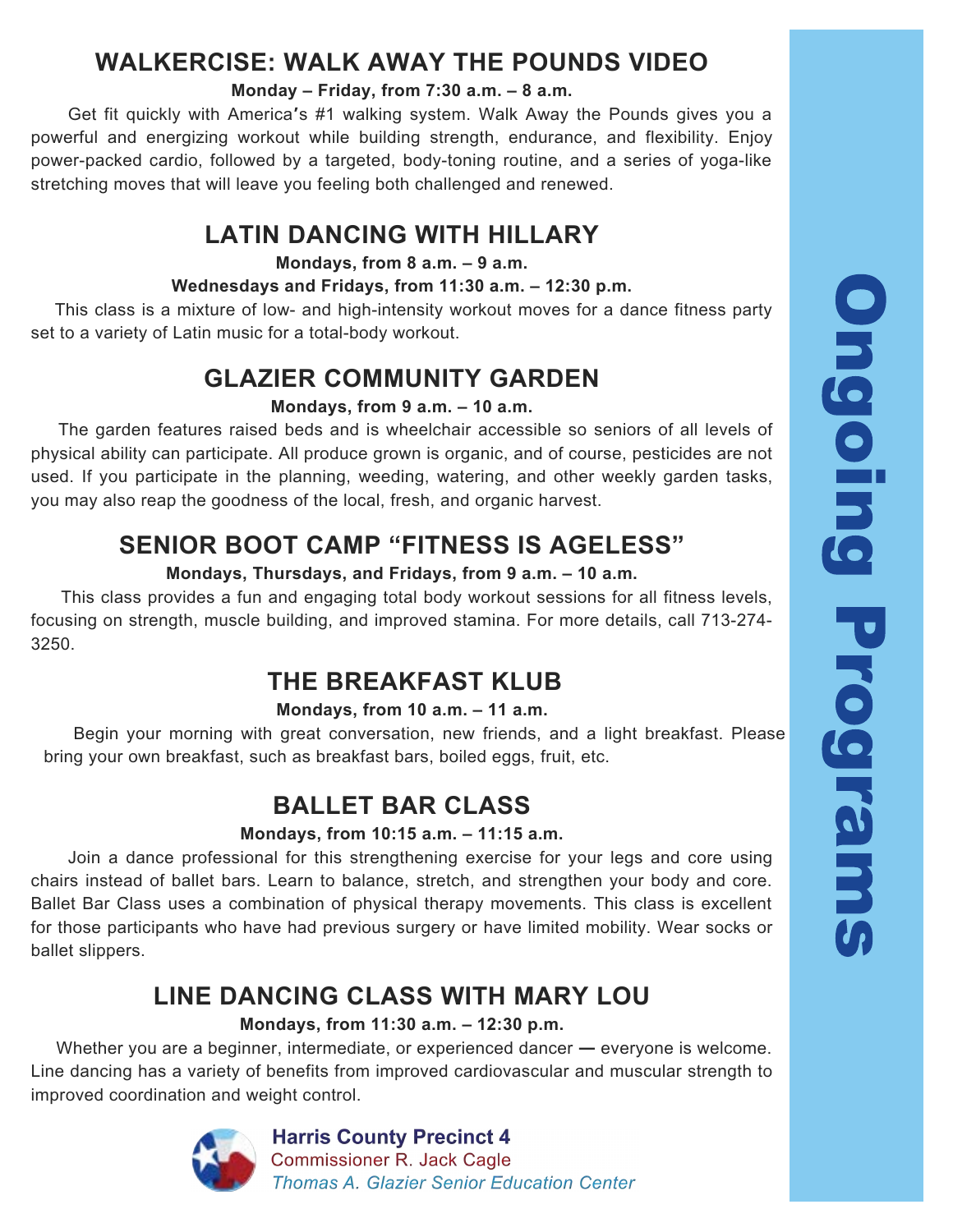### **RUSSIAN LANGUAGE MEET-UP**

#### **Mondays, from 1 p.m. – 2 p.m.**

 Learn the Russian language with a dynamic, native-born Russian, who is also a professor of philosophy and applied sociology. Learning a new language is excellent exercise for your brain and keeps dementia at bay.

### **YOGA AND PILATES COMBO CLASS**

#### **Mondays, from 1 p.m. – 2 p.m.**

 Yoga is famous for promoting strength, flexibility, balance, and peace. Many Pilates exercises are adapted yoga poses, with a focus on abs, back strength, and breathing. Enjoy the best of both yoga and Pilates with this combo class. Learn to modify the movements to suit your body. Bring a yoga mat. Instructor Cathy is trained in yoga & mat Pilates.

### **CROCHET MEET-UP**

#### **Mondays, from 1 p.m. – 3 p.m.**

 Enjoy crocheting with other seniors in a relaxing atmosphere. Learn new patterns and share crochet ideas with other members. Bring your own supplies.

# **TABLE TENNIS MEET-UP**

#### **Mondays, Wednesdays, and Fridays, from 1 p.m. – 3:30 p.m.**

 Meet other active seniors interested in playing a game of table tennis. Make new friends, improve your reflexes and balance, and enjoy a game that is easy on the joints.

### **CHAIR VOLLEYBALL**

### **Mondays, from 2:30 p.m. – 3:30 p.m.**

 Chair volleyball is played inside, players sit in chairs, and the ball is a beach ball. The net is lower than traditional volleyball, usually five feet high, and each team seats players on each side of the net. Chair volleyball is great for upper body mobility and joint flexibility. It also enhances your muscle tone, reflexes, endurance, and hand-to-eye coordination.

# **CLASSICAL STRETCH WORKOUT VIDEO**

### **Mondays, Wednesdays, and Fridays, from 2:30 p.m. – 3:30 p.m.**

 Release tight muscles with dynamic stretching, which lengthens, strengthens, and unlocks every muscle in the body resulting in greater flexibility, joint mobility, and range of motion. Incorporating correct full-body movement is key to maintaining a flexible and injury-free body, devoid of aches and pains.

# **DANCING WITH MARISSA**

### **Tuesdays, Wednesdays, and Thursdays, from 8 a.m. – 9 a.m.**

 This class combines cardio, conditioning, balance, and flexibility set to a variety of music for a total-body workout.

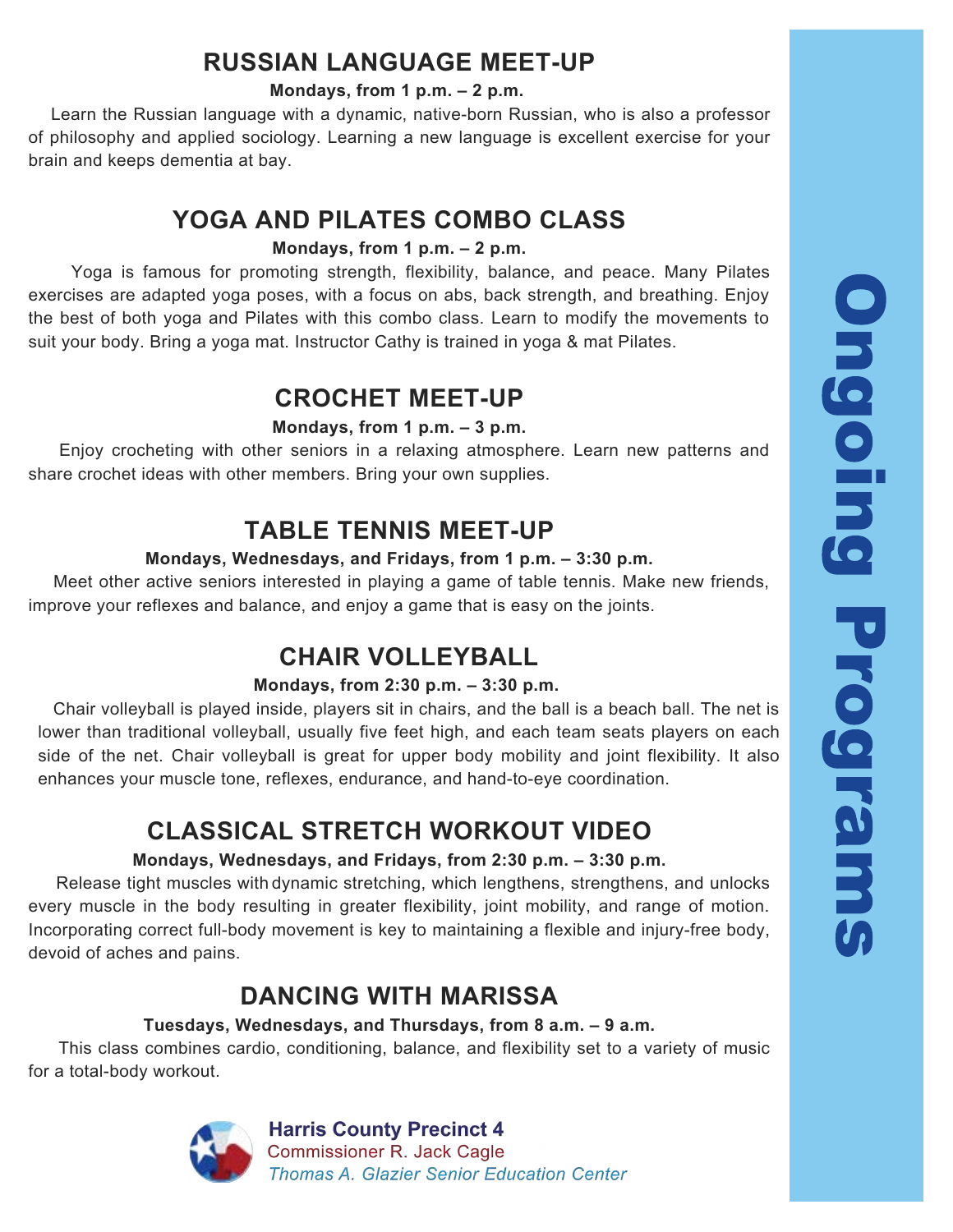# **GUIDED MEDITATION WITH TRAINED INSTRUCTOR**

**Tuesdays, from 9 a.m. – 9:30 a.m.**

 The mental health benefits of meditation include better focus and concentration, improved self-awareness and self-esteem, lower levels of stress and anxiety, and fostering kindness. Out of respect and courtesy for the instructor and participants, do not enter the class once the class has begun.

### **INSPIRING MOVEMENT / GYROKINESIS**

**Tuesdays, from 9:30 a.m. – 10:30 a.m.**

**Wednesdays and Fridays, 10:15 a.m. – 11:15 a.m.**

 Gyrokinesis and Gyrotonics work the joints and muscles in the entire body, through rhythmic breathing and undulating movements. This new way of motion heals the body, decreases stress, and heals pain. This therapeutic, gentle, and healing exercise class is for all levels.

# **SPANISH CONVERSATION**

### **Tuesdays and Thursdays, from 10 a.m. – 11 a.m.**

 Practice conversational Spanish with your fellow classmates. This class is facilitated by a native Spanish speaker. Learn vocabulary, phrases, and idioms, to broaden your Spanish vocabulary for travel, friendship, and fun.

# **INTERMEDIATE WATERCOLOR MEET-UP**

### **Tuesdays, from 10 a.m. – noon**

 This class is for those with a basic knowledge of watercolor. Please bring your own paints, brushes, paper, and other supplies.

# **YOGA FOR STRENGTH, FLEXIBILITY, AND BALANCE**

### **Tuesdays, from 10:45 a.m. – 11:45 a.m.**

### **Fridays, from 1 p.m. – 2 p.m.**

 Yoga helps to gain clarity of mind and serenity. Beginners will learn the basics, and variations will be offered for those with more experience. Bring a yoga mat. Cathy is trained in yoga & mat Pilates.

# **CURRENT EVENT CLUB, FACILITATED BY JACKIE**

### **Tuesdays, from noon – 1 p.m.**

 Join this group to share, listen, and exchange ideas about current events in our vibrant and ever-changing world. Each week is a new topic.

# **GLAZIER CHOIR**

### **Tuesdays, from 1 p.m. – 2 p.m.**

 Singing offers great benefits such as fewer incidences of depression, easier breathing, improved posture, improved brain function, and more. No prior singing experience is required. All singing abilities are encouraged and welcome.

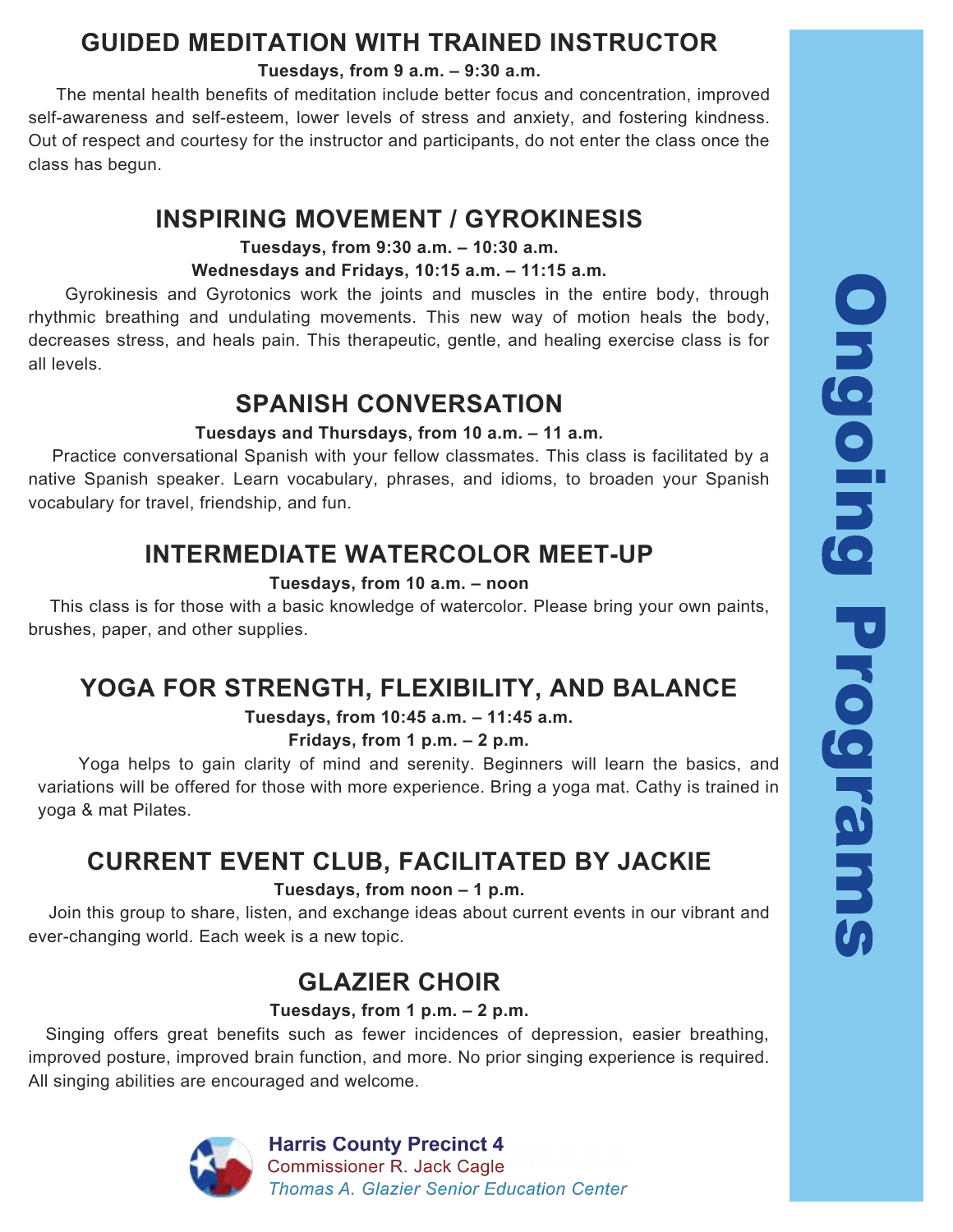### **LAUGHTER YOGA**

#### **Wednesdays, from 10:30 a.m. – 11:30 a.m.**

 Laughter is positive energy that improves health and mood and encourages the body to fight disease. It also increases blood circulation and relaxes the muscles. It is a powerful antidote for depression and stress.

### **MODERN LINE DANCING WITH BERT**

#### **Wednesdays, from 9 a.m. – 10 a.m.**

 Move to the beat of songs ranging from top 40 hits, oldies, hip hop, and Latin rhythm, to hits trending on the internet. The dance steps are designed to match the rhythm of the music and are easy to follow. Line dancing is a good aerobic exercise and can help reduce stress by releasing mood-enhancing endorphins.

### **WOULD-BE WRITERS WORKSHOP**

#### **Wednesdays, from 1 p.m. – 3 p.m.**

 Are you a would-be writer, author, poet, blogger, or storyteller? The Would-Be Writers Workshop is a group for beginners, dreamers, and all would-be writers. Please bring a pen, legal pad, or laptop, and let**'**s get started. Facilitated by Marie Plauche**'**-Gustin, former founder and artistic director of Bere**'**sheet Ballet, and would-be writer.

### **WOMEN'S WRITING WORKSHOP**

#### **Thursdays, from 1 p.m. – 3 p.m.**

 Are you a would-be writer, author, poet, blogger, or storyteller? The Women**'**s Writing Workshop is a support group for beginners, dreamers, and all would-be writers. Please bring a pen, legal pad, or a laptop, and let**'**s get started. Facilitated by Marie Plauche**'**-Gustin, former founder and artistic director of Bere**'**sheet Ballet, and would-be writer.

### **BOLLYWOOD DANCING WITH SIMI**

#### **Fridays, from 8 a.m. – 9 a.m.**

 Bhangra is the most widespread of Indian folk dances and has influenced popular music and dance, including Bollywood styles, moreso than any other folk dance. In turn, Bhangra has been influenced by the fusion of various genres such as hip-hop.

### **MEDITATION FOR RELAXATION**

#### **Fridays, from 9 a.m. – 9:30 a.m.**

 Enjoy meditation with a trained instructor with 30 years of experience. Meditation facilitates beneficial habits such as a positive mood, self-discipline, and healthy sleep patterns. Meditation may also reduce stress and anxiety, and lower your blood pressure.

### **SPANISH CLUB WITH EDGAR**

### **Fridays, from 9:30 a.m. – 10:30 a.m.**

 Learn various Spanish phrases and vocabulary in this relaxed and fun Spanish class designed for any level.

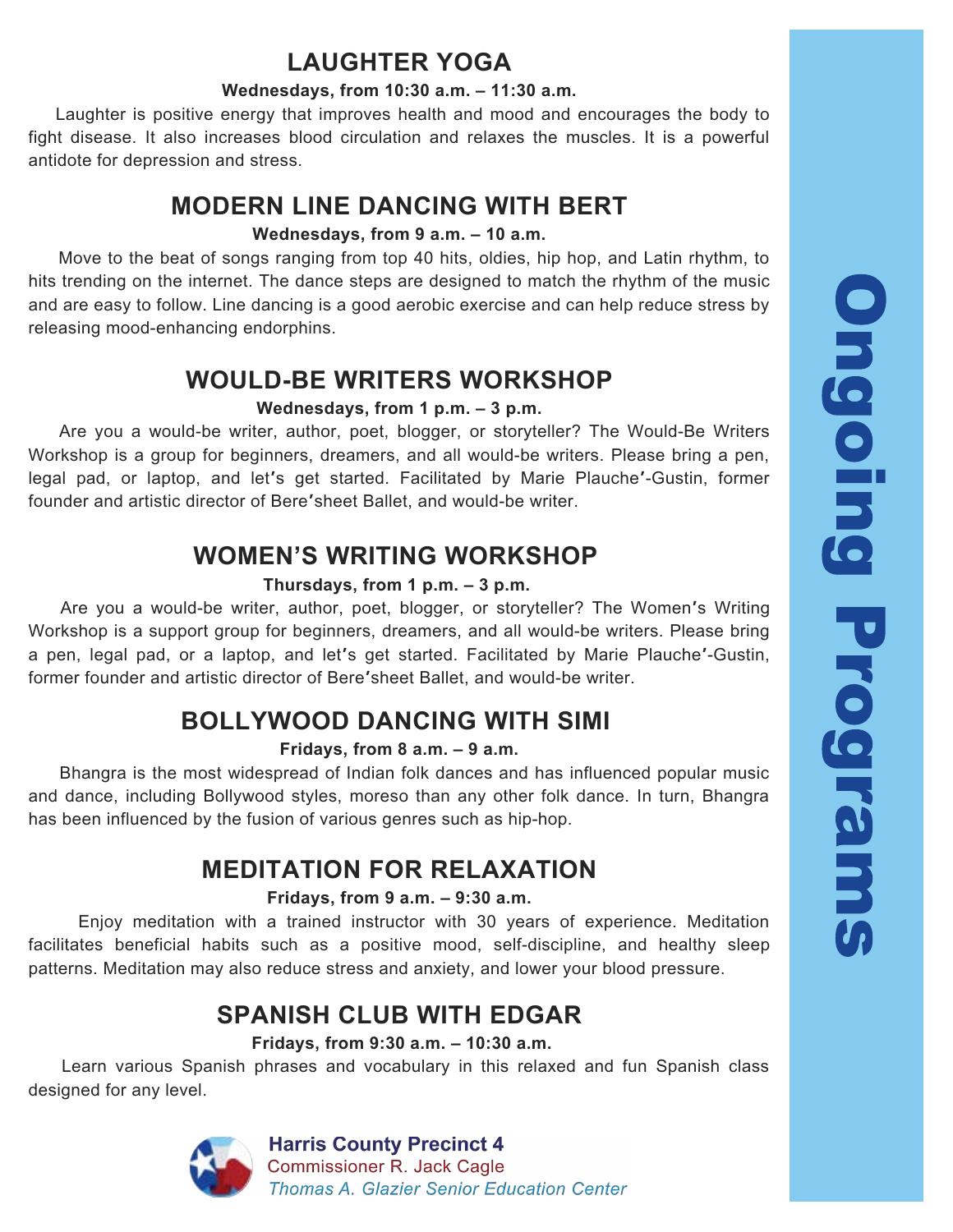### **UKULELE SUPER JAM WITH RICK**

#### **Fridays, from 9:30 a.m. – noon**

 Enjoy jamming with the original recordings of popular songs you grew up with. Have fun and build stamina, speed, sense of tempo, and confidence, while learning various tricks and tips. Grab your ukulele and join us. All levels are encouraged and welcome.

### **CHESS CLUB MEET-UP**

#### **Fridays, from 1 p.m. – 3 p.m.**

 This is one of the world**'**s most popular games, for many reasons. It enhances analytical and critical thinking skills, improves cognition, improves memory, and it is a great way to stay social and engaged.

### **CHAIR DANCE WITH MARISSA**

#### **Fridays, from 2:15 p.m. – 3:15 p.m.**

 When health club workouts become too strenuous, modified exercise is sometimes required. Chair dancing workouts encourage health and fitness for active people who want a low-impact workout, those who want to lose weight and tone up, or those recuperating from injury or surgery.

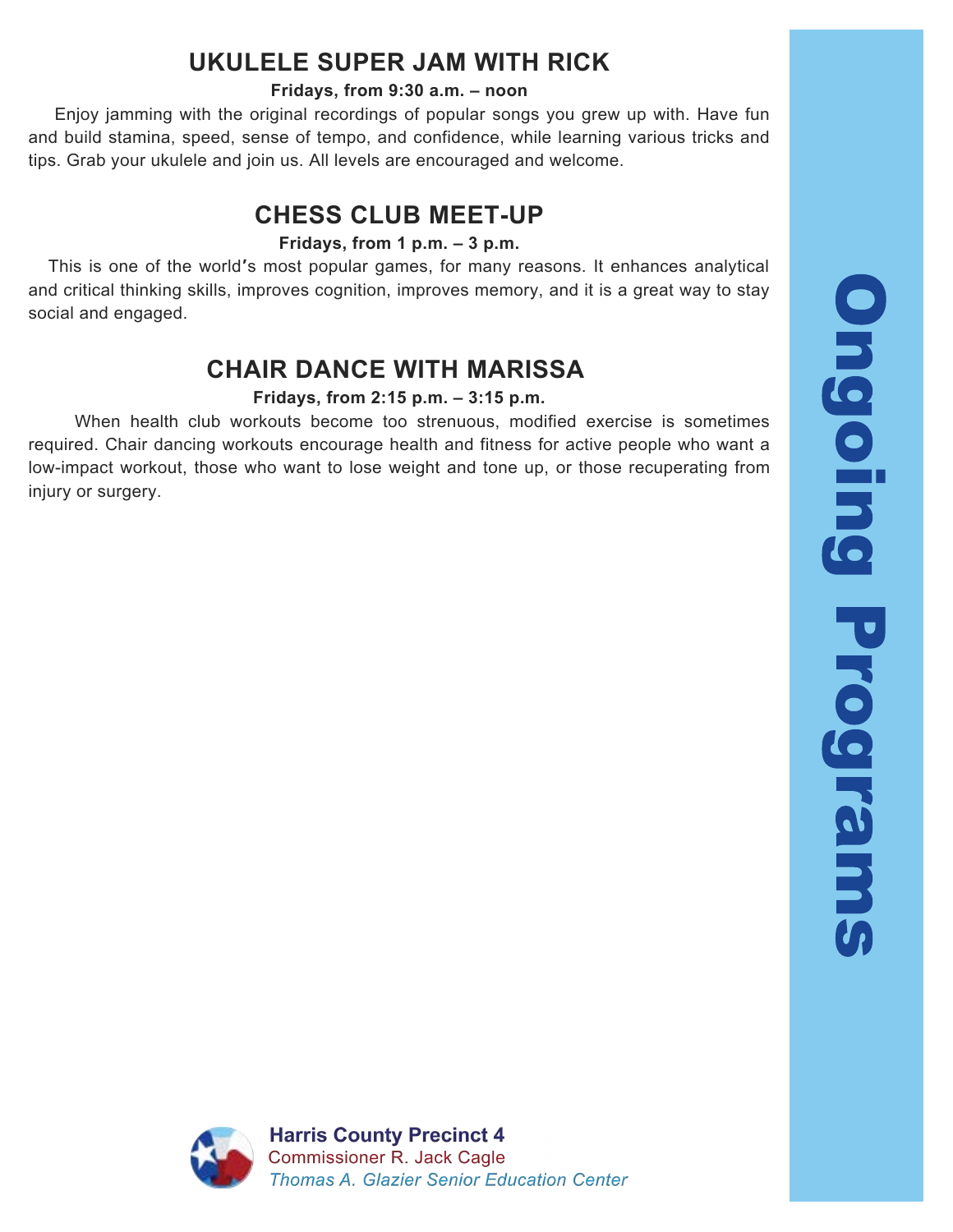### **FREE COVID-19 VACCINES WITH UTHEALTH**

**Wednesday, June 1, from 9 a.m. – noon**

 COVID-19 vaccines will be available at Glazier. Participants can choose the Pfizer or Moderna vaccine. Please bring your vaccination card, driver**'**s license, and insurance information. The number of vaccines available is very limited. Please call 713-274-3250 to reserve your shot and time slot.

# **SECRETS OF CRUISING: HOW TO SAVE MONEY AND OTHER LITTLE KNOWN SECRETS**

### **Wednesday, June 1, from 1 p.m. – 3 p.m.**

 Mike has completed over 50 cruises, has Diamond Plus Status on Royal Caribbean Cruise Line, and has Platinum Plus Status on Norwegian Cruise Line. He will share many of his secrets about how to save you a lot of money, keep yourself safe, and enjoy your cruise. Tips range from secrets of the dining room to choosing the right rooms on the ships, as well as how to upgrade to balcony rooms for a small fraction of the price. Also, learn what you should be doing after final payment. Learn when and how to book a cruise with no risk. Learn the pros and cons of excursions, how to avoid missing the ship while visiting ports, and more.

# **GUIDE TO HARRIS COUNTY GOVERNMENT AND YOUR COUNTY COMMISSIONER**

### **Thursday, June 2, from 10:30 a.m. – 11:30 a.m.**

 Learn about Harris County government, Precinct 4 Commissioner R. Jack Cagle, and his staff. Included in the presentation will be a description of the different departments in Precinct 4 and what they do for our constituents. Precinct 4 facilities will be highlighted and discussed. Meet a member from the Community Assistance Department. An opportunity for questions and answers will be provided at the end of the presentation.

### **"THE AGING BRAIN: CAN WE PREVENT MEMORY DECLINE AND ALZHEIMER'S DISEASE?"**

### **Thursday, June 2, from 1 p.m. – 2 p.m.**

 Dr. Stephanie Leal, Ph.D., will be discussing how memory changes as we age, Alzheimer's disease, what is being done to try to prevent Alzheimer's disease, and some lifestyle changes that may help improve memory. Dr. Leal is the director of the Neuroscience of Memory, Mood, and Aging Lab.

# **CONTEMPORARY BOOK CLUB**

### **Thursday, June 2, from 1 p.m. – 2 p.m.**

 The book club meets on the first Thursday of each month. The June book selection will be announced at the May meeting. Please call 713-274-3250 for more information.

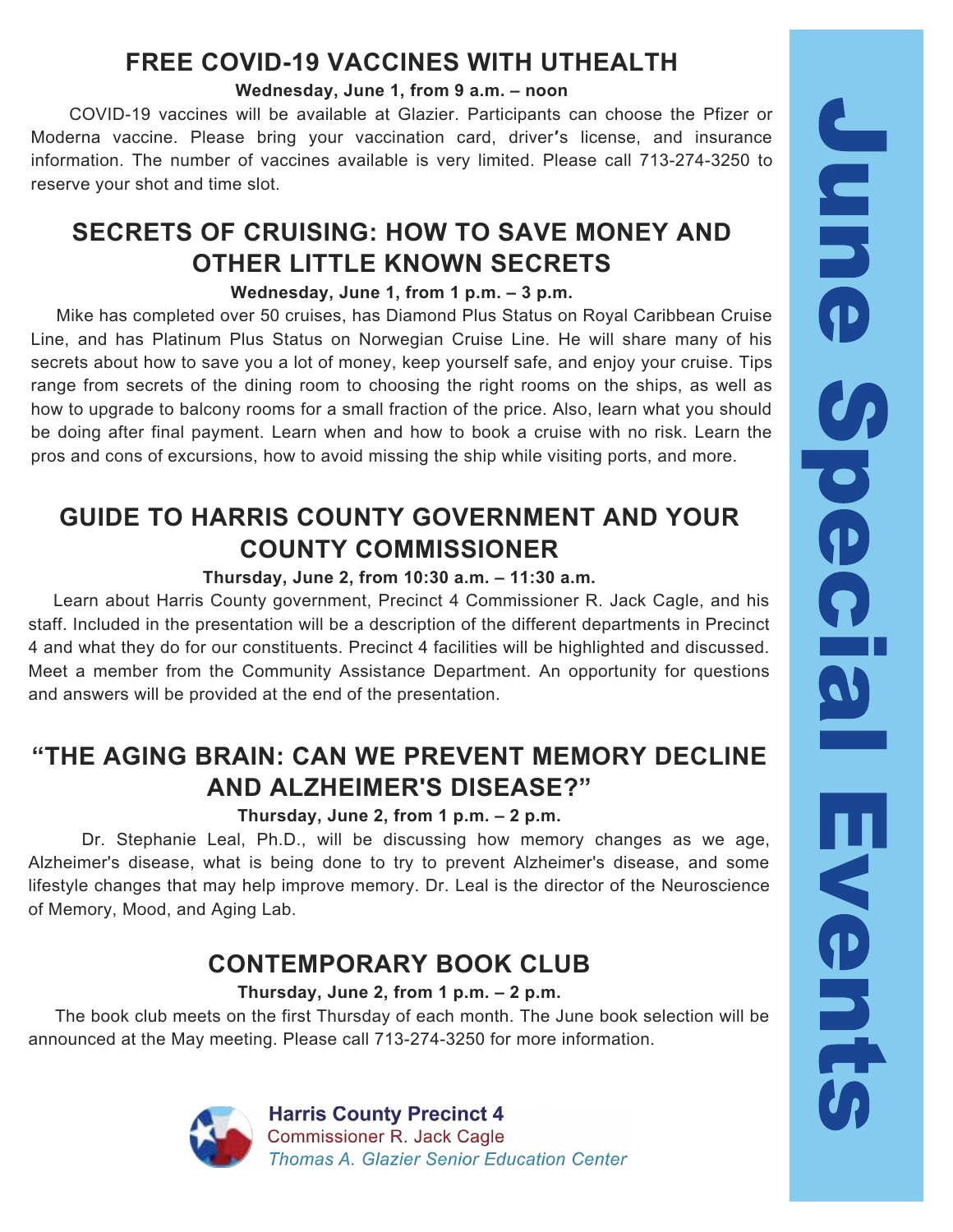### **HOW CANCERS DEVELOP, ARE TREATED, AND THE FUTURE OF CANCER CURES**

#### **Thursday, June 2, from 2:30 p.m. – 3:30 p.m.**

 This discussion will cover the many aspects that lead to healthy cells becoming cancerous, including environmental toxins, genetic changes, the effect of aging on cancer development, and immune system protections. Manage cancers using medicines, integrated therapies, immune system functions, and dietary and lifestyle impacts. The speaker's academic training is in biology, parasitology, and cancer immunology.

### **IPAD CLASS WITH HARRIS COUNTY'S TECHNOLOGY GURUS**

#### **Tuesday, June 7, from 10 a.m. – noon**

 Learn the basic functions of your iPad and the different apps available. Learn how to edit your settings, use your camera, review your photos, search using the Safari web browser, download apps from the App Store, and more. Please bring your fully charged iPad to class.

### **FUNDAMENTALS OF WINDOWS 11**

#### **Tuesday, June 7, from 1 p.m. – 3 p.m.**

 Learn if you are eligible to upgrade to Windows 11, and what can be done if you are not. Please note that most of the basic commands have been changed. Learn where they are listed in Windows 11. How do you navigate your way around Windows 11? Should you upgrade now if you are eligible or is it advantageous to wait? How do you back out of Windows 11 and go back to 10? Join the conversation and get your questions answered with the Computer Wiz.

### **WHO AM I? DISCOVERING OURSELVES THROUGH PHILOSOPHICAL PSYCHOLOGY**

#### **Tuesday, June 7, from 1 p.m. – 3 p.m.**

 This lecture will survey the origins of modern psychology in early philosophical reflection. What are the fundamental questions that philosophy has been concerned with and how do these overlap with and give rise to psychology? How might the study of philosophy and psychology lead to a stronger sense of ourselves and greater peace? These questions and more will be considered. Your instructor is a published author and holds a Master of Arts in Philosophy.

# **MUSEUM OF FINE ARTS LECTURE LATIN AMERICAN ART: POLITICS AND MODERNITY**

#### **Wednesday, June 8, from 10:30 a.m. – 11:30 a.m.**

 Latin American artists have unique points of view expressed in their art. The artists**'** works often reflect their ideas on politics, which are sometimes counter to the government**'**s views in the countries in which they live. Artists from the 20th and 21st Centuries will be discussed alongside examples of their artwork. Join a docent from the Museum of Fine Arts for this informative lecture.



### **Harris County Precinct 4**



**UNDE** 

**Commissioner R. Jack Cagle Thomas A. Glazier Senior Education Center**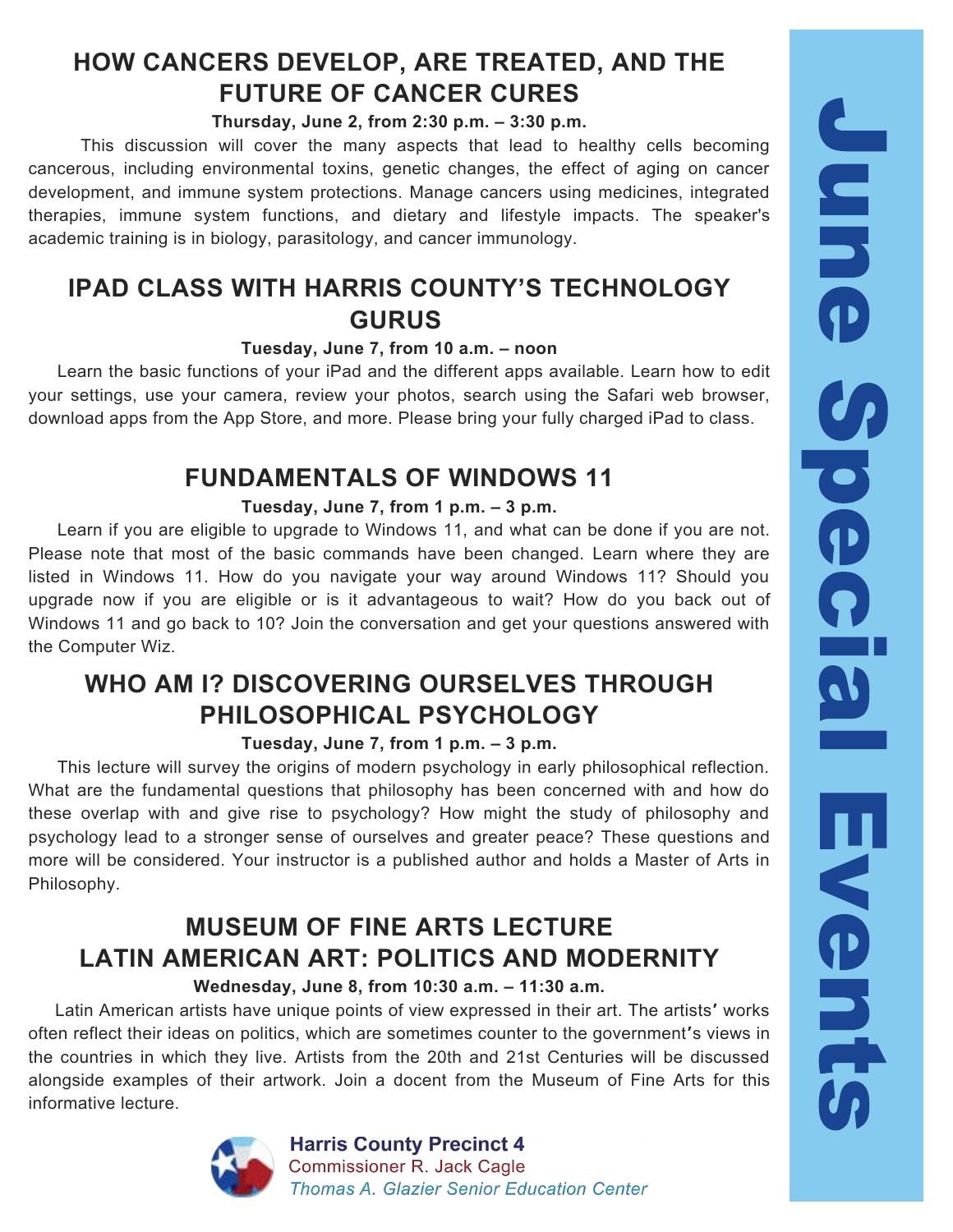# **BIBLE HISTORY SERIES**

#### **Wednesday, June 8 and June 22, from 1 p.m. – 2:30 p.m.**

 How do ancient customs influence us today? What characteristics are hidden in the name of God? Using original Hebrew and Greek roots, we investigate patterns in biblical text that reveal the Bible to be a treasure trove just waiting to be explored. Join us in this exciting adventure. Attend one or both classes.

# **AMERICA'S GREATEST PERSONALITIES LECTURE SERIES PRESENTS ERNEST HEMINGWAY**

#### **Thursday, June 9, from 11 a.m. – noon**

 Join award-winning motivational speaker and entertainer, Robert Landau, as he highlights the amazing life stories of famous personalities. Prepare to laugh and enjoy an uplifting and positive show. Landau is also a published author of six books.

### **DIABETES PREVENTION PROGRAM**

### **Thursday, June 9, from 1 p.m. – 2:30 p.m.**

 A proven program to delay or prevent type 2 diabetes, presented by trained lifestyle coaches. Learn about reversing pre-diabetes, weight loss, increasing your energy, recipes and food preparation, physical activity, heart health, and stress management. This year-long program will distribute free incentives throughout the session. This class will meet once a week for the first four months, bi-weekly for two months, and monthly for the last six months. Space is limited. Please call 713-274-3250 to reserve your seat.

### **PROPER SHOES AND HEEL PAIN**

### **Thursday, June 9, from 1 p.m. – 2 p.m.**

 Your feet are important and are often the most ignored part of your body. Many people complain of heel pain, but they don**'**t realize it can be caused by a variety of problems. To stop the unnecessary aches and pains, you need to get the support your body deserves. Wearing comfortable shoes can motivate us to move around more. Being physically active can give us confidence and has a positive impact on our state of mind.

# **"FEMALE UROLOGY" PRESENTED BY DUAL BOARD-CERTIFIED PHYSICIAN**

### **Thursday, June 9, from 2:30 p.m. – 3:30 p.m.**

 This physician is board certified in both Female Pelvic Medicine and Reconstructive Surgery, and Obstetrics and Gynecology. Her interests are pelvic floor disorders, urinary incontinence, pelvic organ prolapse, bladder pain, and other bladder issues that affect women over 50. Bring your questions.

# **CLASSIC CINEMA PRESENTS "THE WIZARD OF OZ"**

#### **Friday, June 10, at 11:30 a.m.**

 Classic Cinema presents 1939's **"**The Wizard of Oz**"** starring Judy Garland and Frank Morgan. The movie is 1 hour and 39 minutes long. Please bring snacks or lunch for intermission. Please note: an **"**I Love Lucy**"** episode will be screened at 11 a.m.



### **Harris County Precinct 4**

**Commissioner R. Jack Cagle Thomas A. Glazier Senior Education Center**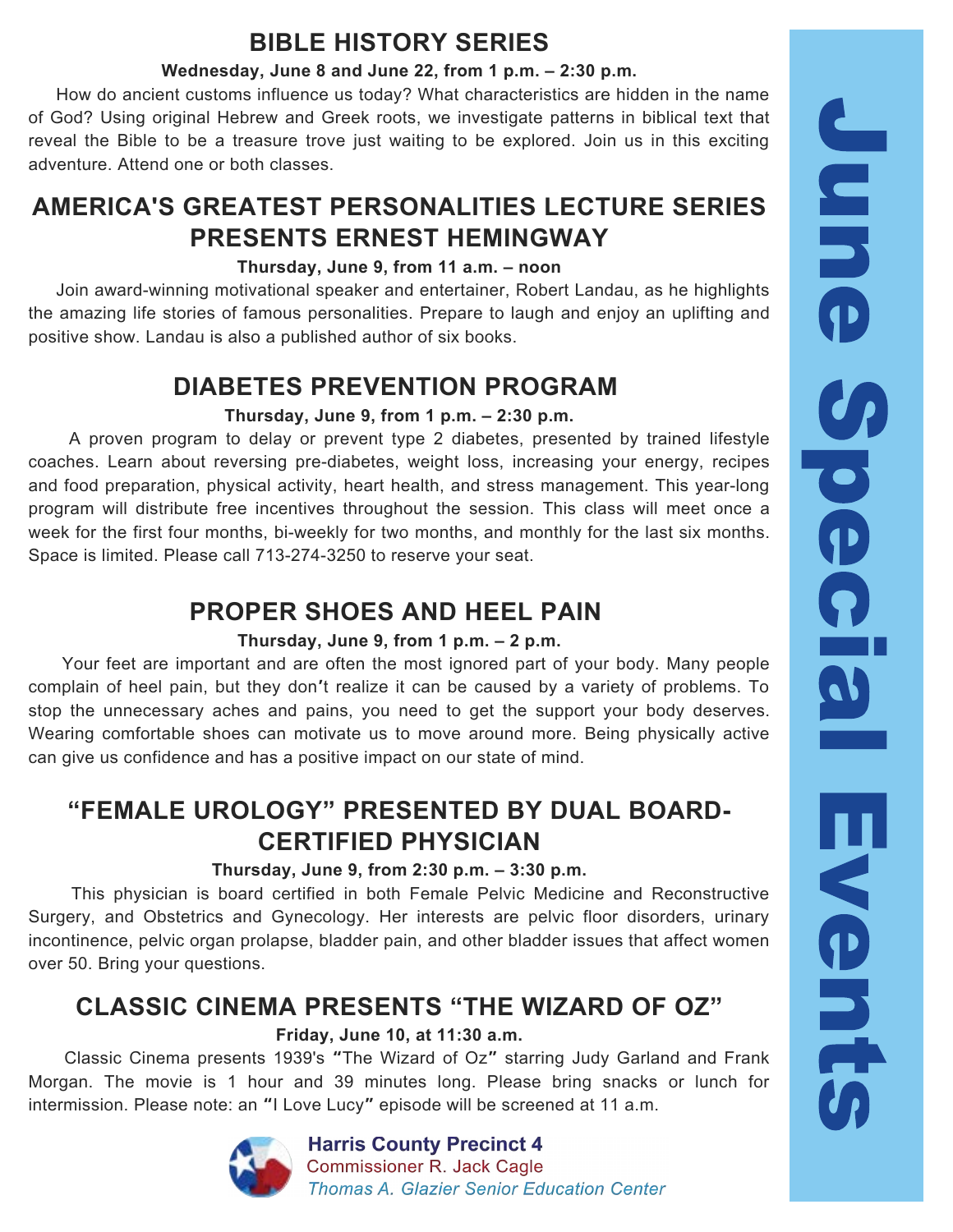# **EAT THIS, NOT THAT, AND FUN FOOD FACTS**

#### **Monday, June 13, from 2:30 p.m. – 3:30 p.m.**

 Join Cindy Devlin, RN, and Marilou Schopper from Encore Caregivers as they enlighten and entertain. Want to be healthy? You need to learn your food. The instructors will designate which foods are better to eat than others. Also, learn fun facts about food.

# **"GET SMART ABOUT NUTRITION" PRESENTED BY METHODIST HOSPITAL NEUROLOGICAL INSTITUTE**

#### **Tuesday, June 14, from 10 a.m. – 11 a.m.**

 This is a continuation of the Methodist Hospital Stroke Series. Join health experts as they provide the most up-to-date nutritional information available. As more Americans seek to make smarter choices for improved health, new questions about good nutrition are being raised. This program reviews the American Heart Association dietary recommendations and offers advice on reading labels, managing portions, and healthily navigating shopping and eating out.

### **MODERN MOVIES PRESENTS "THE LOST WORLD: JURASSIC PARK"**

### **Tuesday, June 14, from 1 p.m. – 3 p.m.**

 Modern Movies presents 1997**'**s **"**The Lost World: Jurassic Park**"** starring Jeff Goldblum and Julianne Moore. The movie is 2 hours and 9 minutes long. We look forward to seeing you at the movies.

# **"ORGANIC FOODS TO BUY OR NOT BUY"**

#### **Tuesday, June 14, from 1 p.m. – 2 p.m.**

 The term **"**organic**"** refers to the way food is grown, handled, and processed. "Buying organic" not only means that your food is free of pesticides and other chemicals, but it**'**s also better for the environment and supports small, sustainable farmers. Learn which organic foods are better to buy, and which foods not to buy. The instructor will also discuss facts about fruits, vegetables, food labels, GMOs, and Non-GMOs. With a Humana representative, enjoy a few fun games that relate to organic foods as well.

# **TEXAS HISTORY LECTURE ANTEBELLUM TEXAS**

### **Tuesday, June 14, from 2:15 p.m. – 3:15 p.m.**

 Join Monte Parks for an enlightening Texas history lecture. In the drama of Texas history, the period of early statehood from 1846 to 1861 appears largely as an interlude between two great adventures **–** the Republic of Texas, and the Civil War. Events and developments during the period, however, were critical in shaping the Lone Star State as part of the antebellum South. By 1861, Texas was so like the other Southern states economically, socially, and politically that it joined them in secession and war. Antebellum Texans cast their lot with the Old South and in the process gave their state an indelibly Southern heritage.



#### **Harris County Precinct 4 Commissioner R. Jack Cagle Thomas A. Glazier Senior Education Center**

June Special Events **UNDE** Special П Nentes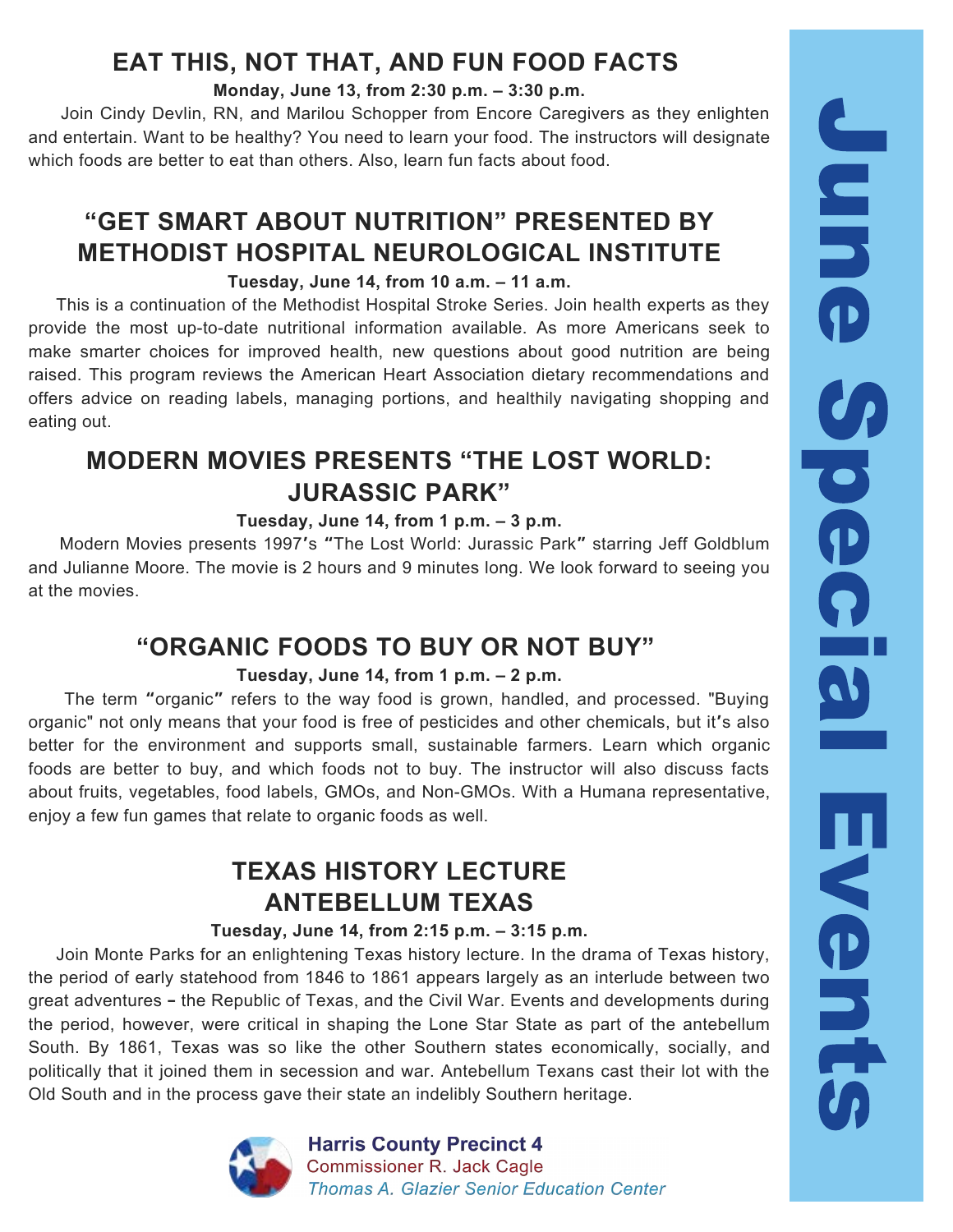### **GMAIL OVERVIEW WITH HARRIS COUNTY'S TECHNOLOGY GURUS**

#### **Wednesday, June 15, from 10 a.m. – noon**

 Learn how to set up a Gmail account, send and receive an email, compose a new email, create folders to organize emails, create a new contact, create a signature, access the calendar, and more.

### **SOLAR ENERGY**

#### **Wednesday, June 15, from 1 p.m. – 3 p.m.**

 Are you curious about solar energy, and are wondering about installing it? Join an engineer to learn the process of harvesting sunlight, and enjoy a demonstration. Learn about the costs, procedures, permits, and other relevant information in this detailed workshop.

# **TREASURE CHEST BOOK CLUB**

### **Wednesday, June 15, from 2 p.m. – 3 p.m.**

 Please read **"**Black Cake**"** by Charmaine Wilkerson prior to the meeting. A sample of cake will be distributed at the first meeting. The Treasure Chest book club meets on the third Wednesday of each month. The club will discuss a different book each month, from a mixture of genres such as History, Biography, Fiction, Romance, and Mystery.

### **SOCIAL ISOLATION AND ELDER ABUSE WITH UTHEALTH**

### **Thursday, June 16, from 10 a.m. – 11 a.m.**

 Social isolation and loneliness rival the adverse health effects of smoking, obesity, and physical inactivity, in terms of dangers posed to older adults. Approximately 15 million older Americans are socially isolated, while 22 million older adults report periodic loneliness, and 18 million report chronic loneliness. This talk will review what social isolation and loneliness are, why they are so harmful, how they increase vulnerability to elder mistreatment and selfneglect, and how older adults can stay meaningfully socially engaged even during a pandemic. Giveaways and snacks will be provided.

# **"KNOW THE TEN WARNING SIGNS OF ALZHEIMER'S DISEASE" PRESENTED BY THE ALZHEIMER'S ASSOCIATION**

### **Thursday, June 16, from 11 a.m. – noon**

 If you or someone you know is experiencing memory loss or behavioral changes, it**'**s time to learn the facts. Early detection of Alzheimer**'**s disease gives you a chance to begin drug therapy, enroll in clinical studies, and plan for the future. This interactive workshop features video clips of people with Alzheimer**'**s. Ten warning signs outline indicators and symptoms to look for if concerned about this disease. Early detection matters. Families will discuss their experience with the ten warning signs, risk factors, what is involved in getting a diagnosis, and more.

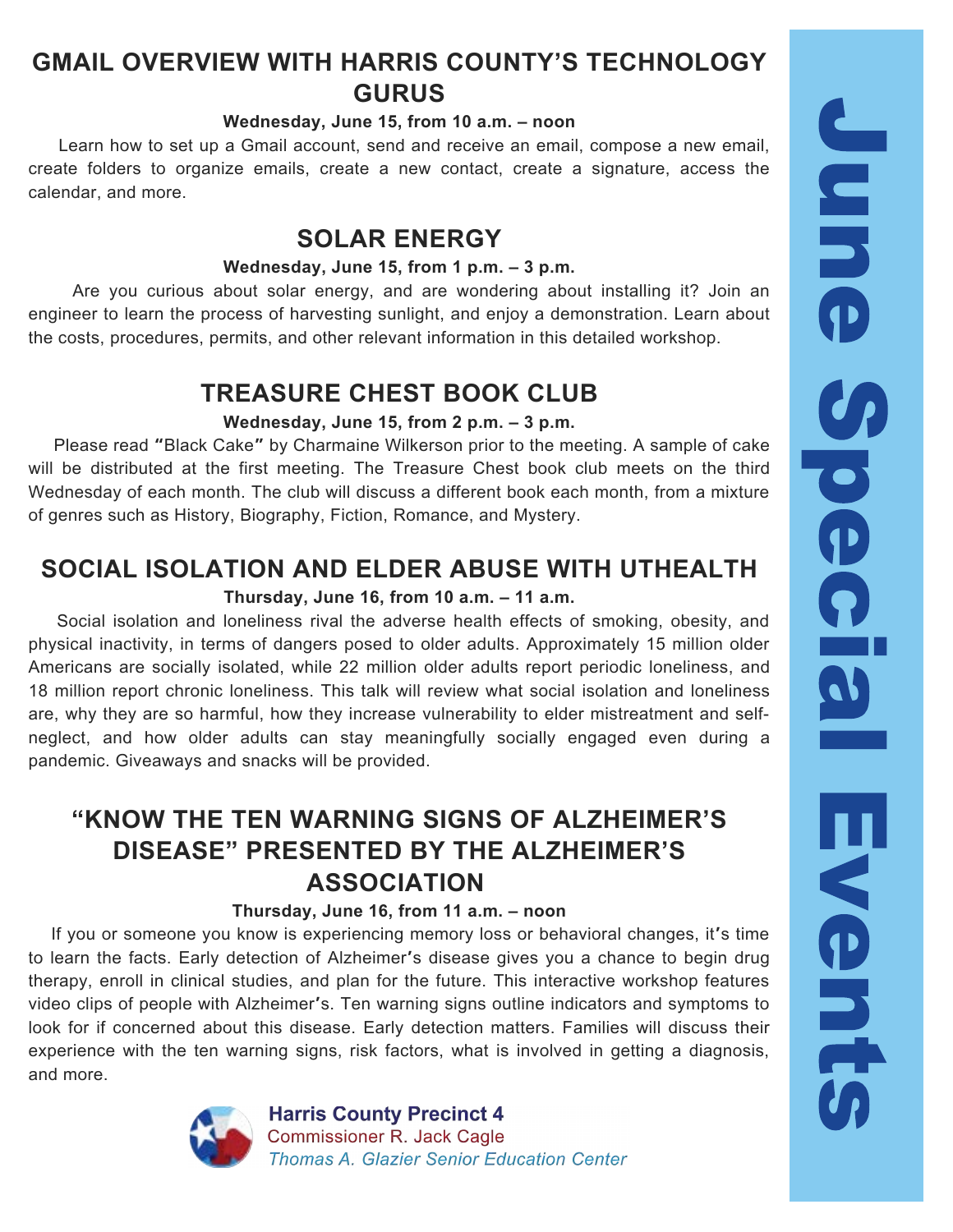# **LUAU CONCERT**

#### **Thursday, June 16, from 1 p.m. – 3 p.m.**

 A luau is a popular way to unite a community for a celebration. Please welcome back the fabulous one-man band, Vince, to Glazier. Enjoy a huge repertoire of music from American, Italian, and other international favorites. Caring Transitions along with several different industries, all serving seniors, will provide snacks and giveaways.

### **SLEEP MORE & STRESS LESS USING ESSENTIAL OILS**

#### **Friday, June 17, from 1:30 p.m. – 2:30 p.m.**

 A restless night, here and there, is unpleasant. But, it usually doesn**'**t bring with it any long-term consequences. When normal sleep patterns are disrupted for an extended period, it can lead to problems such as memory loss, irritability, and depression. Learn how to use essential oils to naturally sleep more and stress less.

### Thomas A. Glazier SEC will be closed on Monday, June 20, for Juneteenth.

# **WISE WOMEN WITH JACKIE**

### **Tuesday, June 21, from 10:30 a.m. – 11:30 a.m.**

 Today**'**s topic is **"**Listening to Our Inner Voice.**"** Wise Women is a discussion group that touches on pertinent and relatable lifestyle topics for women. Join women from many cultures and walk away with a better understanding of others.

### **CLEAR CAPTIONS**

### **Tuesday, June 21, from 10:30 a.m. – 11:30 a.m.**

 If you are experiencing any form of hearing loss, you may qualify to receive a ClearCaptions phone at no cost to you. ClearCaptions offers real-time phone captioning that allows you to see every word said on a call. ClearCaptions is a Federal Communications Commission certified telephone captioning provider. The service is provided free-of-charge, through Title IV of the Americans with Disabilities Act, a fund that established the Telecommunications Relay Service. After registering, the caption phone will be shipped to your home, and assistance with installation will be offered. If you bring an iPhone to class, you can receive assistance downloading the captioning app.

# **CARING FOR AND FEEDING YOUR PERSONAL COMPUTER**

**Tuesday, June 21, from 1 p.m. – 3 p.m.**

 Learn how to clean laptops, towers, screens, keyboards, touchpads, and air intakes. Learn how to identify signs that you may have a virus and how to get rid of infected files. Learn how to fix issues with Internet Explorer. Learn how, when, and why you should back up your computer. Learn how to safeguard your passwords. Learn the difference between kilobytes, megabytes, gigabytes & terabytes. How much is enough? What is a modem and what is a router? Are they the same? Join this Computer Wiz to discuss these topics and more.

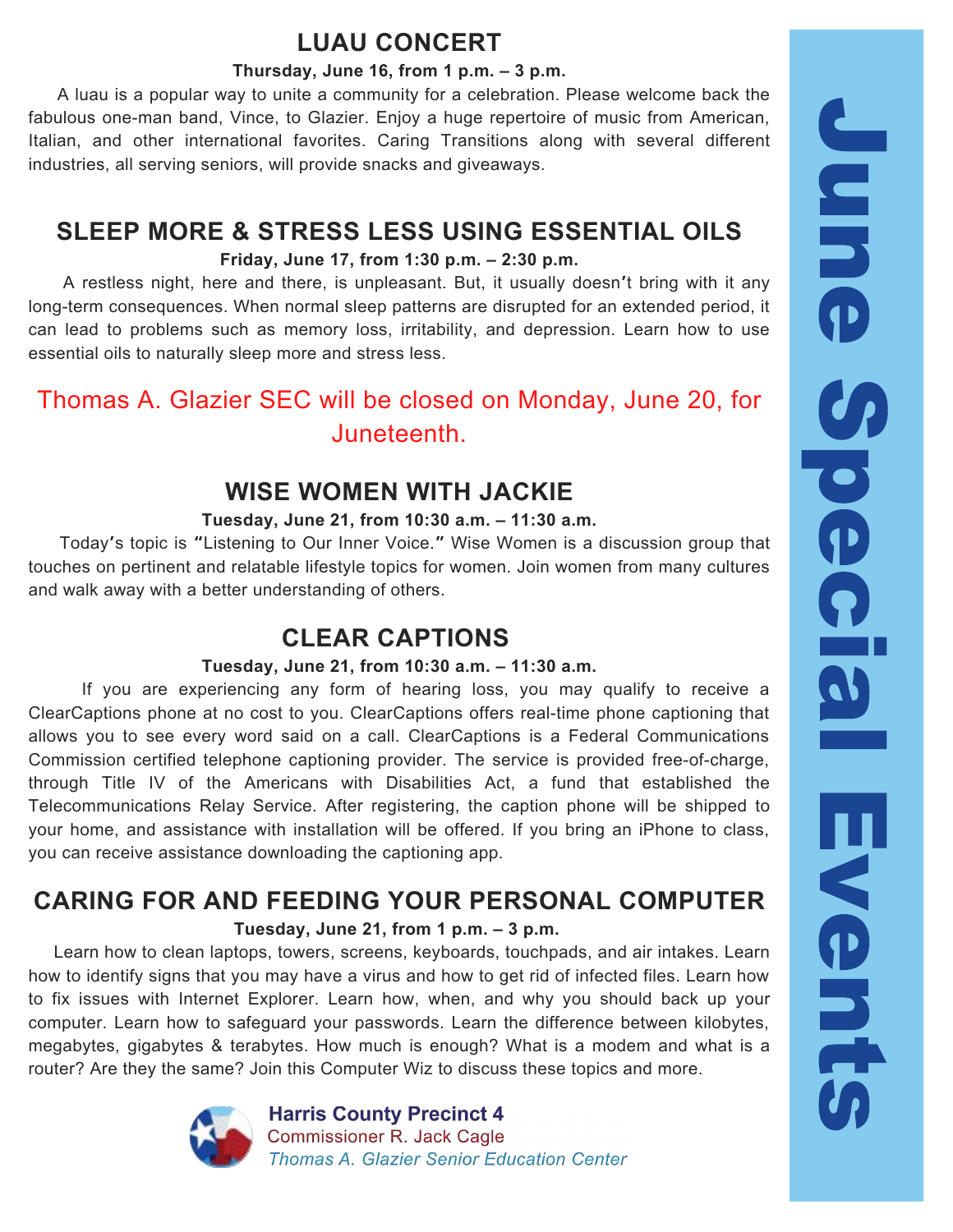# **DIGITAL PHOTOGRAPHY**

#### **Tuesday, June 21, from 1 p.m. – 3 p.m.**

 Learn how to use your digital camera and settings for superior performance. Learn how to properly format your memory card. Make sure you are using all of your megapixels. Learn to shoot great night, beach, and museum pictures. Learn what ISO, aperture, and shutter speed you should be using, and discover the "rule of thirds," to produce quality photos. Bring your camera with a fully-charged battery.

### **MINDFUL EATING: EATING WITH PURPOSE, AND WITHOUT GUILT**

#### **Wednesday, June 22, from 10:30 a.m. – 11:30 a.m.**

 Learn how our relationship with food can change. Mindful eating stems from the broader philosophy of mindfulness, a widespread, centuries-old practice. Mindfulness is an intentional focus on one**'**s thoughts, emotions, and physical sensations in the present moment. Mindful eating encourages one to make choices that will be satisfying and nourishing to the body. However, it discourages judging one**'**s eating behaviors, as there are different types of eating experiences. As we become more aware of our eating habits, we may take steps towards behavior changes that will benefit us and our environment. Learn the difference between mindful and mindless eating.

### **DECOY AT THE GEORGE BUSH INTERCONTINENTAL AIRPORT**

#### **Thursday, June 23, from 10:30 a.m. – 11:30 a.m.**

 The Transportation Security Administration (TSA) at George Bush Intercontinental Airport (IAH) is in need of volunteers to serve as mock passengers, and assist in creating training scenarios. The TSA constantly evaluates screening procedures in order to stay ahead of evolving threats. As one of the TSA**'**s many layers of security, the Passenger Screening Canine Program is no exception to the rule. In order to ensure their canines are always prepared for real-time threats, the TSA continuously trains and tests their canines.

### **"ACTIVE SHOOTER" PRESENTED BY THE HARRIS COUNTY SHERIFF'S OFFICE CPOP**

#### **Thursday, June 23, 1 p.m. – 2 p.m.**

 What is an active shooter? The United States Department of Homeland Security describes an active shooter as **"**an individual actively engaged in killing or attempting to kill people in a confined space or other populated area.**"** In most cases, active shooters use firearms, and there is no pattern or method to their selection of victims. Since active shooter situations develop so quickly and provide little or no warning, it is difficult to prepare for them, but developing a plan and practicing it can make a difference in saving lives until law enforcement arrives. What do you do if you are in a public place such as a church, supermarket, airport, etc., and an active shooter begins to shoot? Learn the basics of surviving an active shooting event with your local Sheriff**'**s Office Community Problem-Oriented Policing.

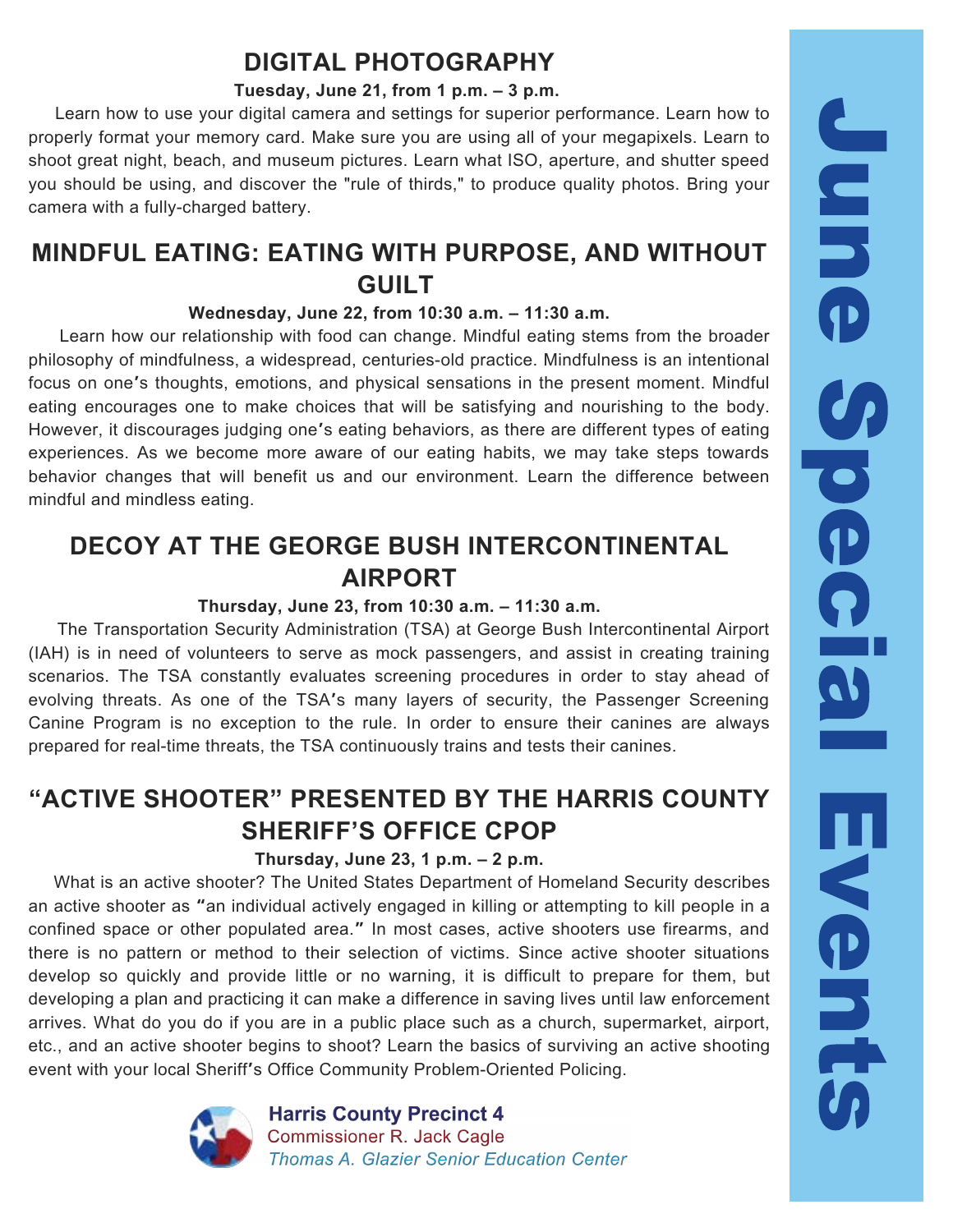### **HARRIS COUNTY PRECINCT 4'S ROLE IN THE OFFICE OF EMERGENCY MANAGEMENT**

#### **Thursday, June 23, from 2:30 p.m. – 3:30 p.m.**

 We will examine the who, what, when, and where of the Harris County Office of Emergency Management, and Precinct 4**'**s role in emergency response. When emergencies occur, Harris County Precinct 4 is ready to respond with high water vehicles, boats, barricades, debris clean-up, supply distribution, and more! Learn from a member of the Community Assistance Department about Precinct 4**'**s role in disaster response, and the Harris County Office of Emergency Management.

### **CLASSIC CINEMA PRESENTS "BREAKFAST AT TIFFANY'S"**

#### **Friday, June 24, at 11:30 a.m.**

 Classic Cinema presents 1961**'**s **"**Breakfast at Tiffany**'**s**"** starring Audrey Hepburn and George Peppard. The movie is 1 hour and 55 minutes long. Please bring snacks or lunch for intermission. Please note: an **"**I Love Lucy**"** episode will be screened at 11 a.m.

### **PINTEREST**

#### **Tuesday, June 28, from 10 a.m. – 12 p.m.**

 Pinterest is a tool for collecting and organizing things you love. It can be used to make a wish list, plan a trip, wedding, start a collection, or plan a project. Think of Pinterest as a sort of digital bulletin board or scrapbook for collecting the things you find online. Pinterest makes it easy to save and organize whatever you discover online. Join this fun, interactive hands-on computer class. If you have a Pinterest account, please bring your email and password, to participate in the class. Space is limited. Please call 713-274-3250 to reserve a seat.

### **MODERN MOVIES PRESENTS "JURASSIC PARK 3"**

#### **Tuesday, June 28, from 1 p.m. – 3 p.m.**

 Modern Movies presents 2001**'**s **"**Jurassic Park 3**"** starring Sam Neill and William H. Macy. The movie is 2 hours and 9 minutes long. We look forward to seeing you at the movies.

### **"EXERCISING YOUR BRAIN" PRESENTED BY BAYLOR ST. LUKE'S MEDICAL CENTER**

#### **Tuesday, June 28, from 1 p.m. – 2 p.m.**

 Challenge your brain while having fun! Your body is not the only thing that needs to exercise. Studies have shown that keeping your brain challenged and engaged can actually help to prevent Alzheimer**'**s disease and other health-related issues. How do you exercise your brain effectually to ward off disease, memory loss, and declining health? Find out! Baylor St. Luke**'**s will provide tips to improve your memory, assistance with medication reminders, and help with remembering names and focusing, all while improving your overall concentration.